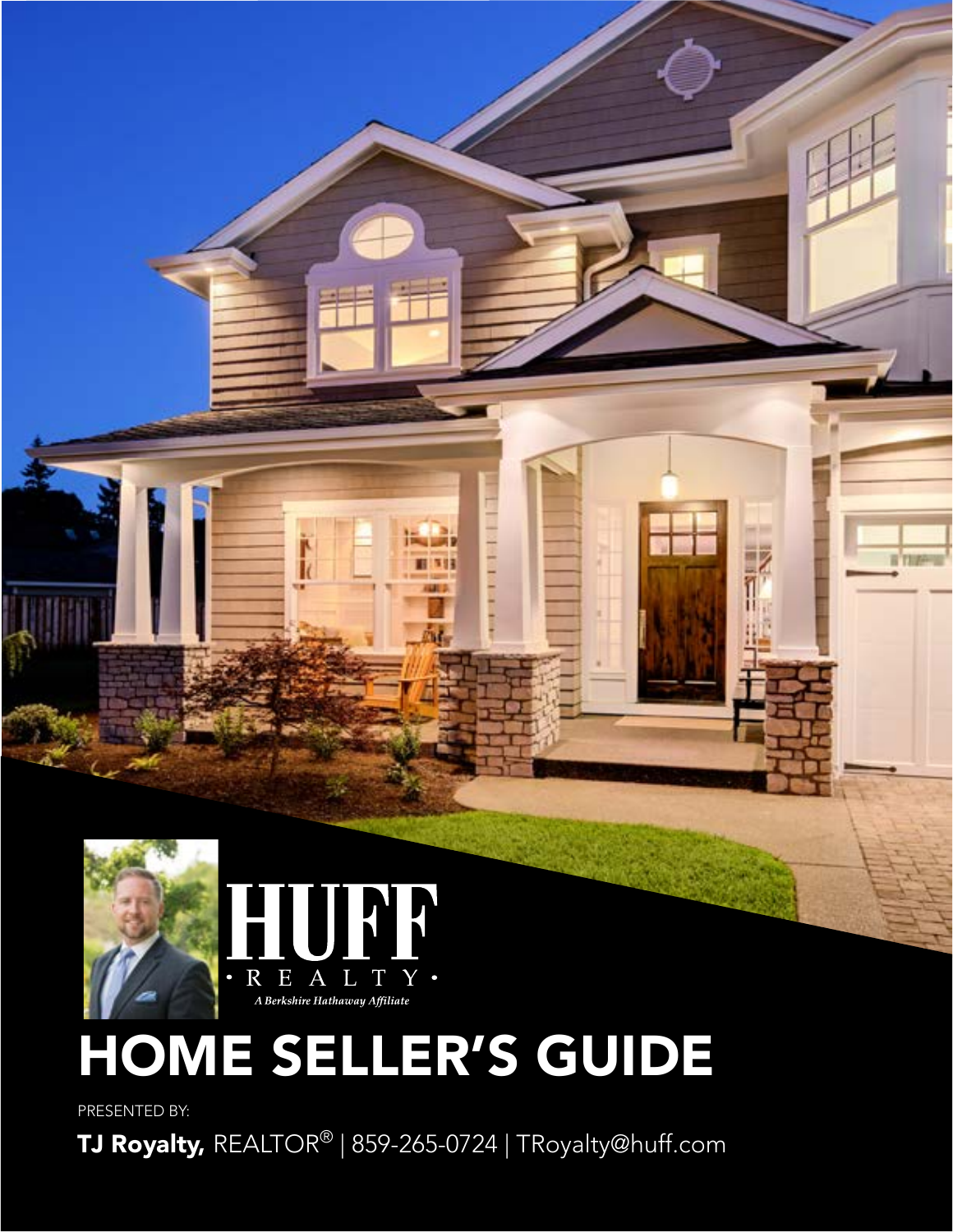Successful sellers are... sufficiently motivated to go through the challenges of marketing and selling their home in order to make a move. " "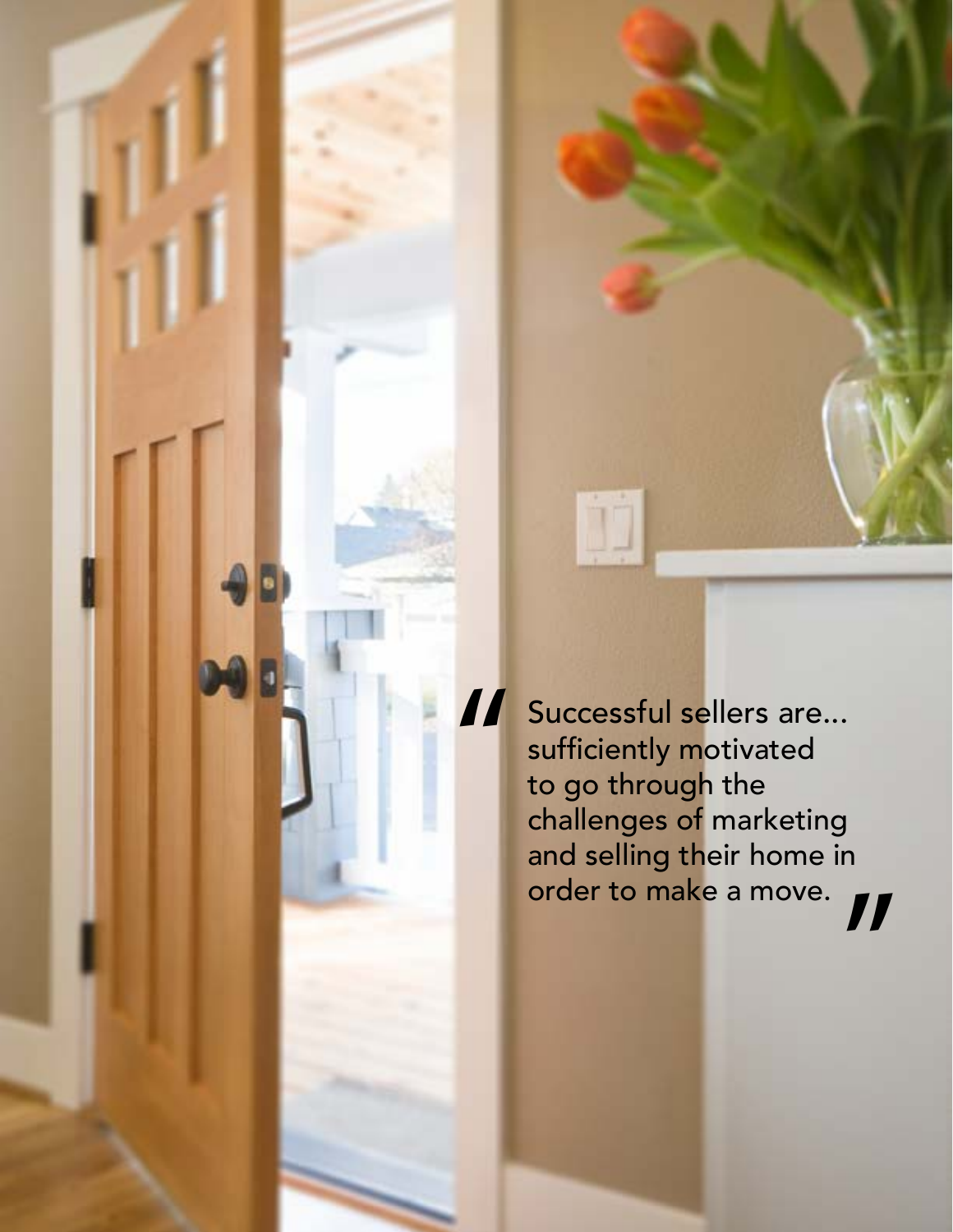# CONTENTS

- WHY SELL A HOME NOW? 1
- TODAY'S SELLERS 2
- WHY YOU NEED AN EXPERT 3
- AGENT EXPECTATIONS 4
- PRICE AND CONDITION 5
- PRICING IT RIGHT 6
- REASON A HOME SELLS 7
- HOME STAGING 8
- TOOLS FOR SELLERS 9
- MARKET EXPOSURE 10
- FOR SALE BY OWNER 11
- THE SELLER'S JOURNEY 13
- ABOUT HUFF REALTY 15
- 16 FAMILY OF SERVICES



TJ Royalty 859-265-0724 TRoyalty@huff.com www.TJRoyalty.com



SOURCES USED IN THIS GUIDE:

- 1 National Association of REALTORS® | 2016 Profile of Buyers and Sellers
- 2 Zillow Group | Consumer Housing Trends Report 2016





COMPANIES<br>
<u>OF</u> THE WORLD<sup>®</sup>



HomeServices Lending

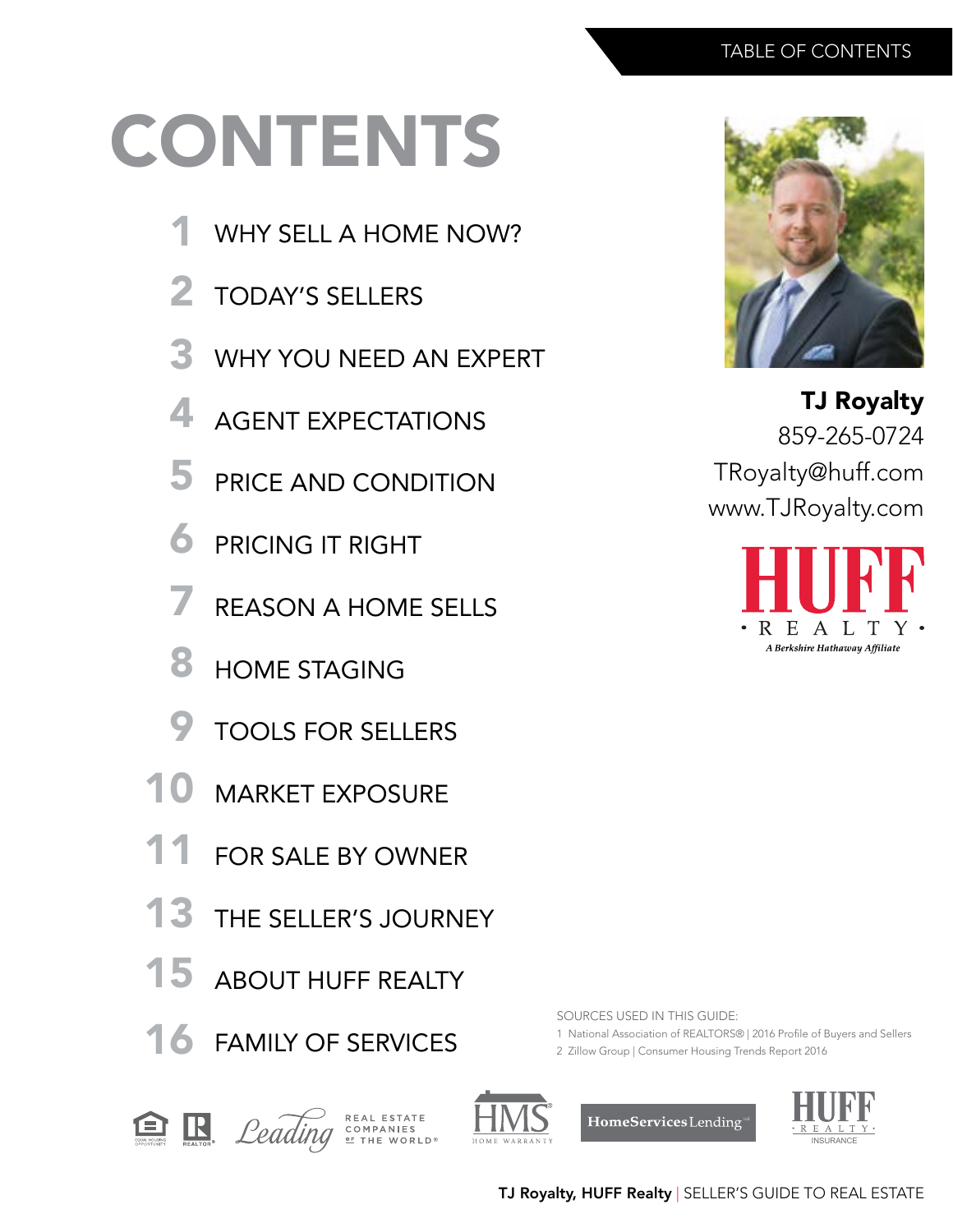

# WHY SELL A HOME NOW?

# DEMAND IS STRONG

In our current market, buyer activity is high! The latest Buyer Traffic Report from the National Association of REALTORS® shows that buyer demand is very strong throughout the country. These buyers are willing and able to buy and your home might be exactly what they've been looking for!

# BEST TIME TO MOVE UP

If you have been wanting to move to a larger, more expensive home, now is the time! Prices are projected to rise over the next year so moving to a higher priced home will cost you more in both your down payment and mortgage payment if you wait.

# COMPETITION IS LOW

Housing inventory is still extremely low in most markets. There just aren't enough homes for sale to satisfy the high buyer demand. This makes for a good seller's market because home prices are being pushed up. In this type of environment, homes are selling faster and for more money. Take advantage of these circumstances while they're here!

# IT'S THE BUSY SEASON

Spring is peak season for real estate. As the weather warms up, many buyers join in the house hunt. Getting your house on the market now will keep you from missing the buying rush.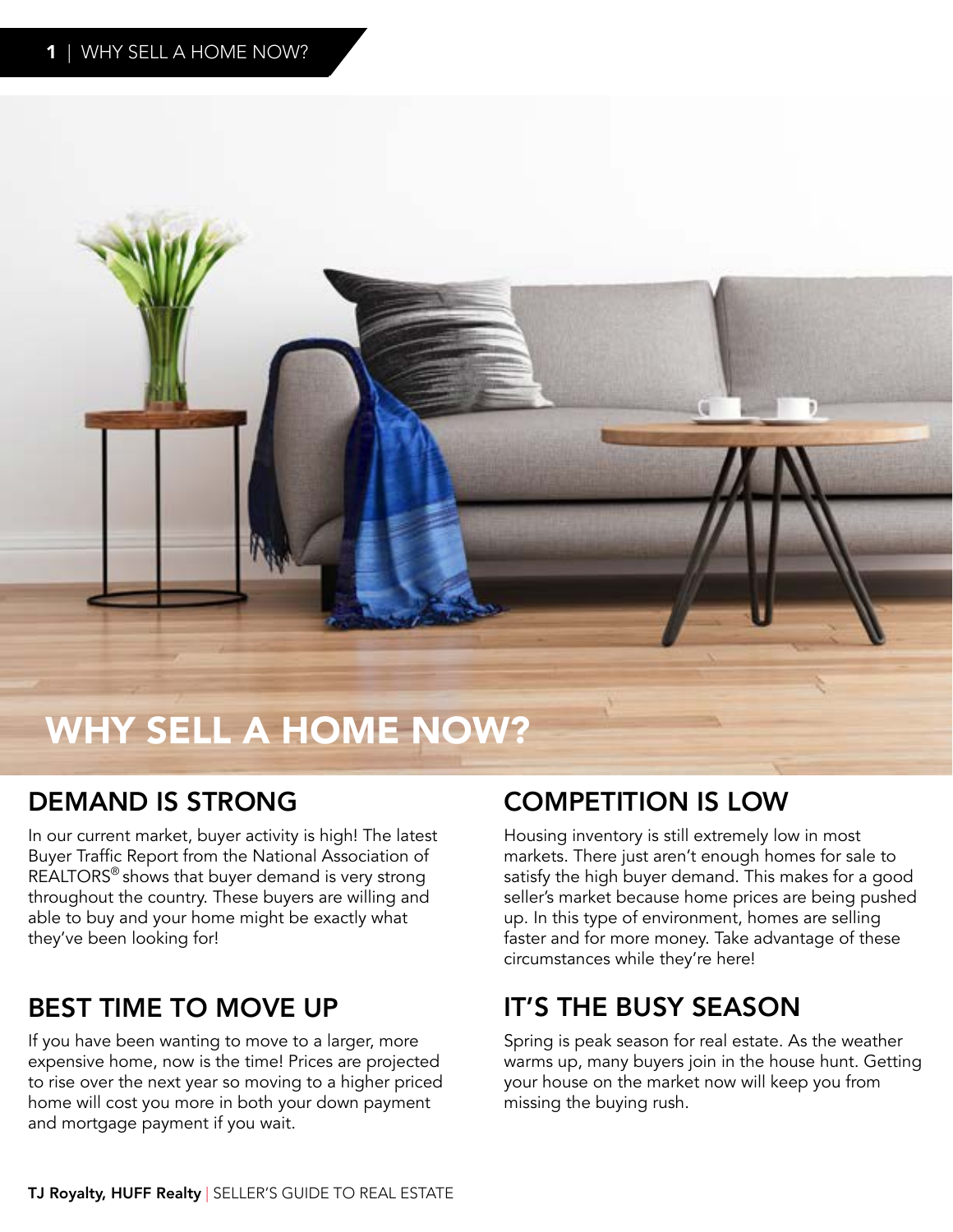# WHO'S SELLING NOW?

Today, the median tenure for sellers to stay in the home they purchased is 10 years. In 1985 the median tenure was just 5 years. This can be attributed in part to the fluctuations in the economy that resulted in homes being worth less than mortgages, causing a delay in homeowners putting their properties on the market.

In today's environment, forecasts predict a strong housing market. New housing starts and resales are on the rise and tightened inventory continues to cause prices to increase. Sellers are now seeing a favorable market where they receive a median of 98 percent of their asking price and sell their homes typically in four weeks.

# PRIMARY REASONS FOR SELLING





# HOME TOO SMALL

The most commonly cited reason for selling their home was that it was too small, followed by the desire to move closer to family and friends. For sellers that moved the greatest distances, the primary reason was to relocate for a job. For sellers moving within 10 miles, the most common reason was the home was too small followed by the home was too big, and the neighborhood became less desirable.

**98%** sellers are receiving of their asking price.<sup>1</sup>



is the average amount of time a sellers home is on the market prior to sale. <sup>1</sup>

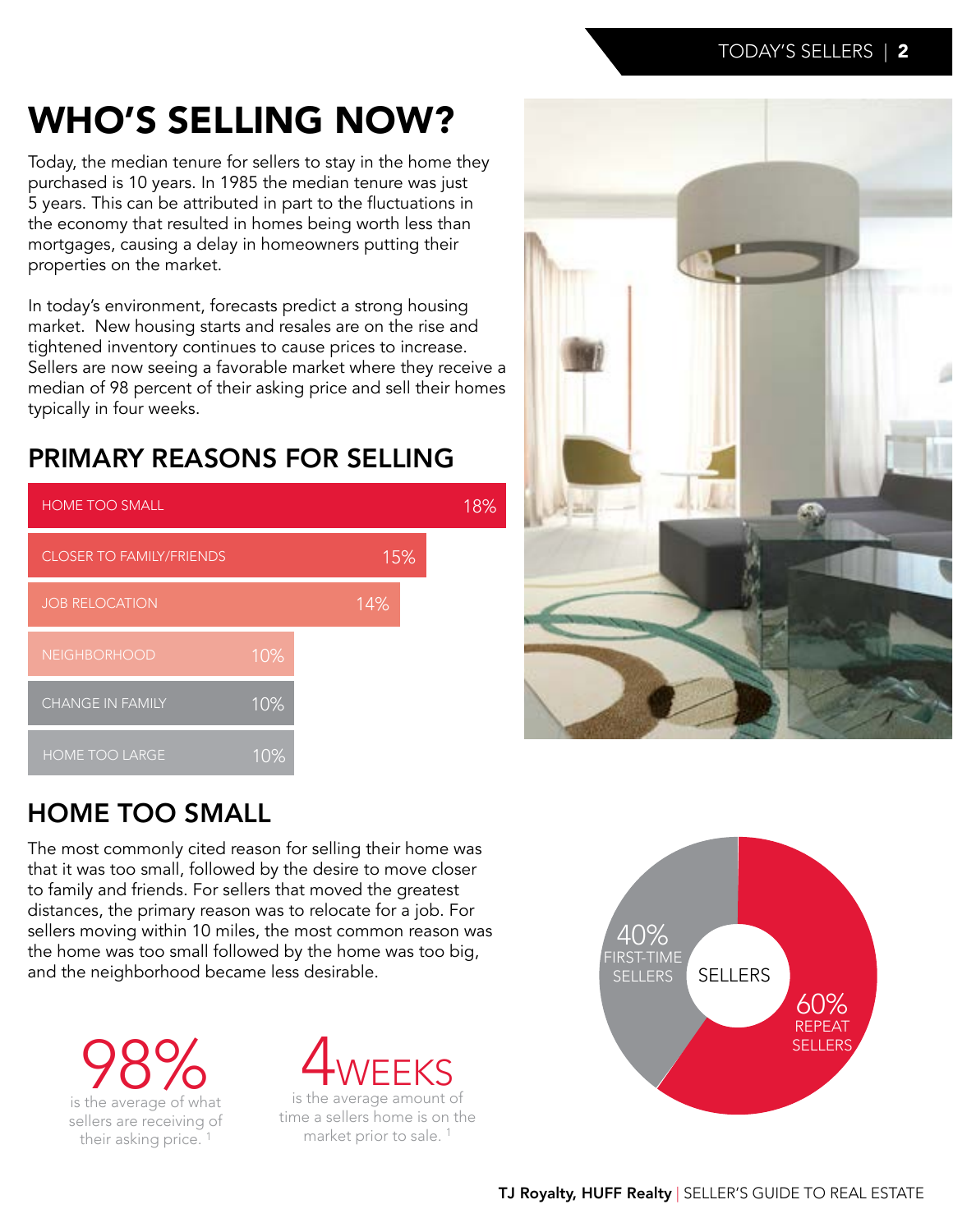

# WORKING FOR YOU YOUR AGENT WILL:

A real estate transaction can be an incredibly complex journey loaded with unexpected bumps and turns. You need a true expert to guide you down the best path and through the dangerous pitfalls that may come up. A real estate professional knows the market and will work with you to understand your wants and needs and work in your best interest, saving you time, money, and definitely many, many headaches.

As an experienced real estate professional, HUFF Realty agents truly become local real estate market and community experts, as well as masters of property marketing, networking and negotiation.

89% of sellers worked with a real estate agent or broker to sell their home.<sup>1</sup>

# A SKILLED NEGOTIATOR

As a seller in today's market, having a talented negotiator working for you could make you and/or save you thousands of dollars. Once an initial offer is submitted there could possibly be multiple renegotiations. You will want an experienced real estate professional who can keep the deal together until it closes.

- Outline their professional responsibilities to you
- Determine your wants and needs
- Regularly communicate with you
- Put your interests first
- Help you determine the best asking price
- Extensively market your home
- Offer proven advice on how to prepare your property
- Update you on market changes and conditions
- Provide feedback from all showings
- Negotiate the highest possible price and terms
- Assist you in finding any services you need

*"Your Agent's goal is to negotiate the highest possible price and best terms for you."*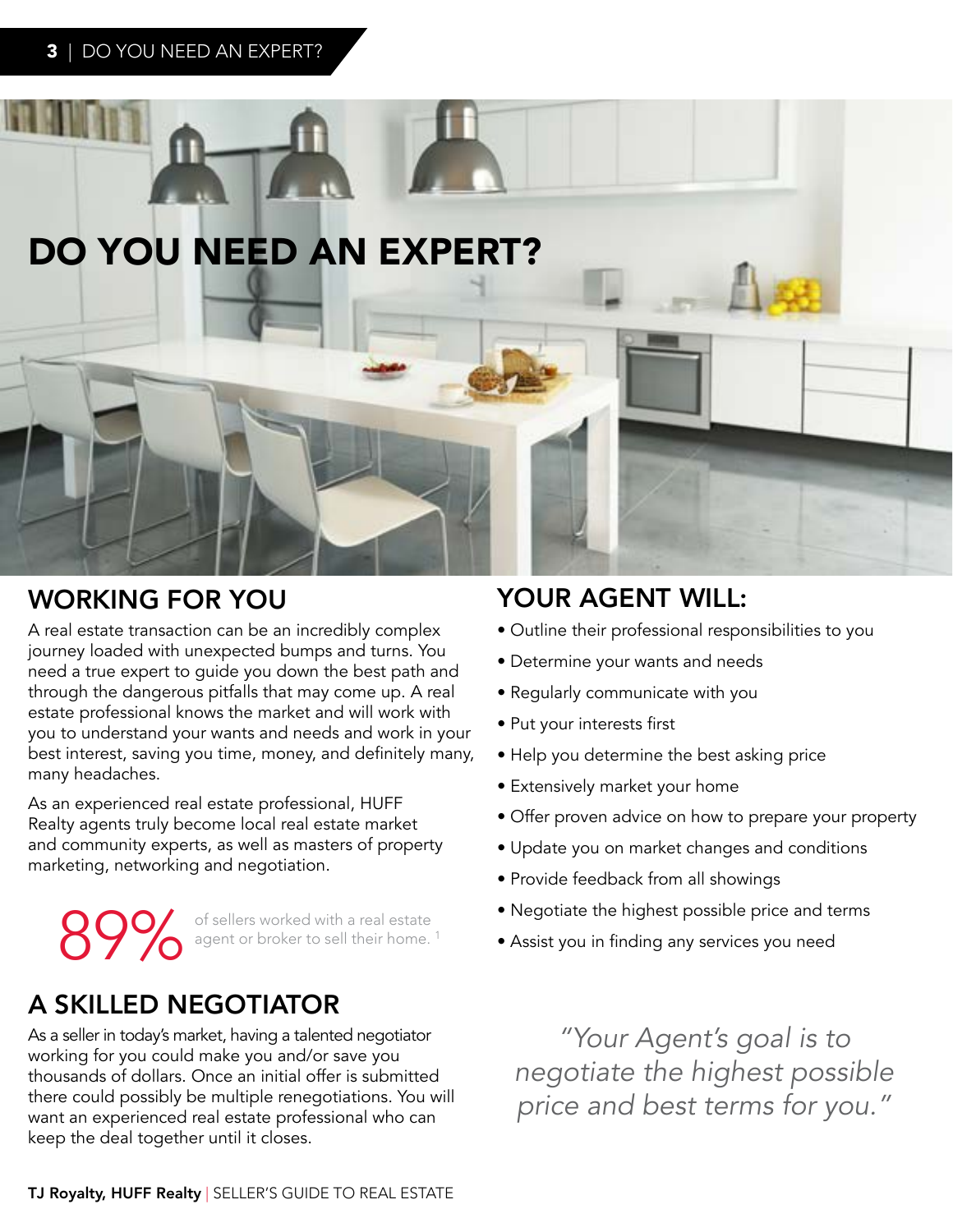

# WHAT YOU SHOULD EXPECT FROM YOUR AGENT

# **HONESTY**

Honesty is an extremely important quality for a real estate agent to uphold. The selling process can already be complicated enough, but an agent who does not openly and honestly communicate with their clients can make it much worse.

# TIMELY

Selling and moving based on a timetable can be emotionally draining. While your agent cannot pick the exact date of your move, they should be conscious of your needs and exert any influence they can to make it work.

# RESPONSIVE

You will want to know what your agent is doing to get your home sold and if, or when, any challenges arise. Good agents will know how to deliver good news, but great agents know how to deliver the good and the notso-good news, all of which you need to know.

# MARKETING

 A real estate agent needs to have a strong balance of both "older" marketing tactics such as direct mail networking and "newer" marketing tactics such as social media in their plan!

# INNOVATIVE

Staying current on the latest real estate technology is extremely important for agents. Utilizing technology helps a real estate agent be more efficient and have more time to spend on selling your home.

# **NEGOTIATOR**

The job of a real estate agent who is representing a seller, in a nut-shell, is to get the most money for their client's home in the least amount of time! A real estate agent should know what to say to a buyer's representative and when to say it.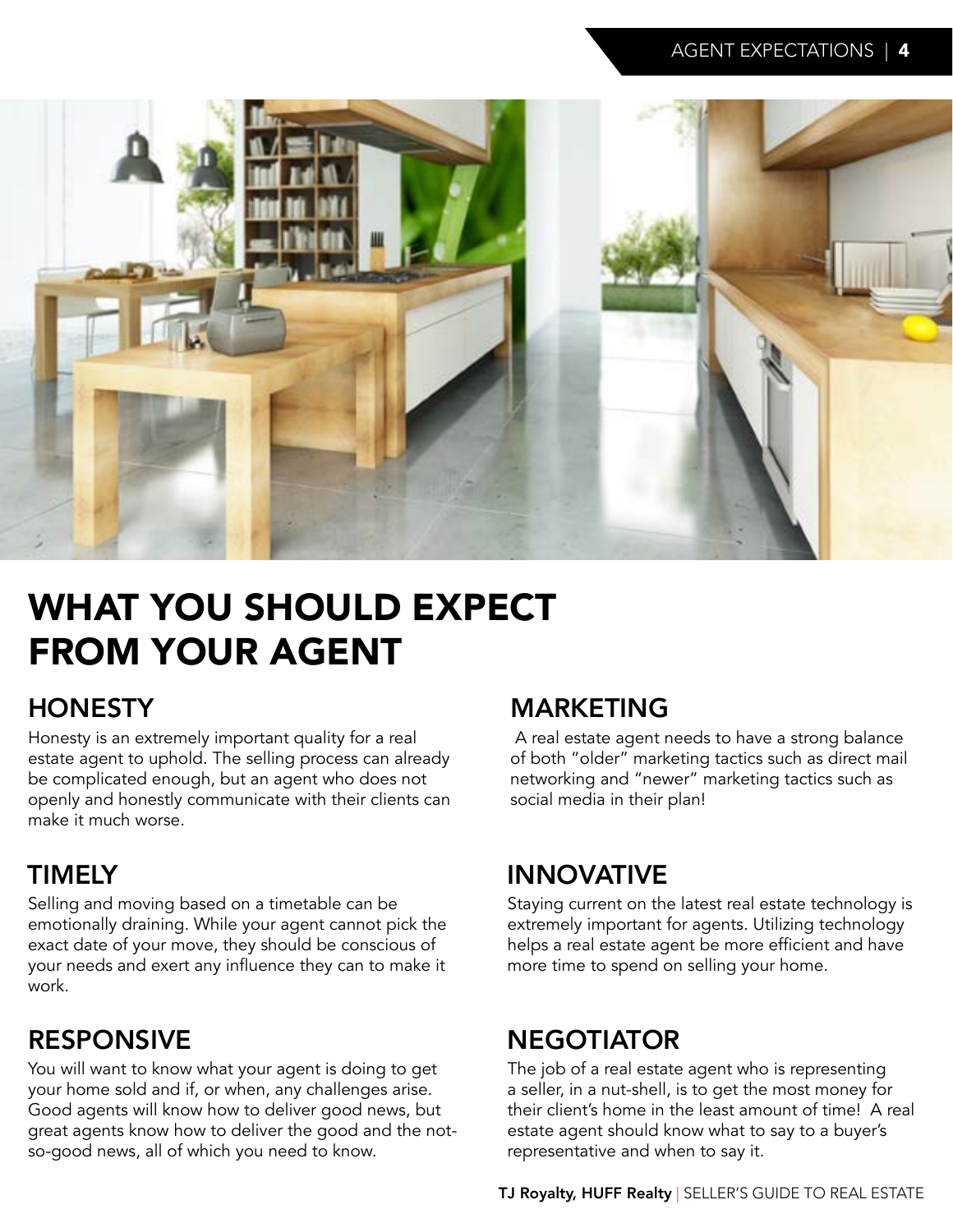

# THE IMPACT OF PRICE AND CONDITION

There is a difference between putting your home on the market and putting your home in the market. It all has to do with the price and condition of your home. Your HUFF agent knows the market and what buyers are actively looking for. They can advise you on what your home needs to be in the market.



# IN THE MARKET

If your home is IN THE MARKET, home buyers consider your home has an "acceptable price" and/ or "acceptable condition". A home in this category is more likely to have showings, offers, and contracts.

# ON THE MARKET

If your home is ON THE MARKET, home buyers do not accept your price and/or condition. This means you will have few, if any, showings or offers. However, an adjustment in the price, or an improvement in condition, could enhance the attractiveness of your home to buyers.

# OFF THE MARKET

A home is OFF THE MARKET when the listing has expired, been withdrawn, or has been cancelled. This is often the result of a home which did not meet market expectations. Neither the price nor condition changed enough to alter the outcome.

of sellers reduced their price at least<br>once after the home was on the mark<br>of for more than the average 4 weeks.<sup>2</sup> once after the home was on the market for more than the average 4 weeks.<sup>2</sup>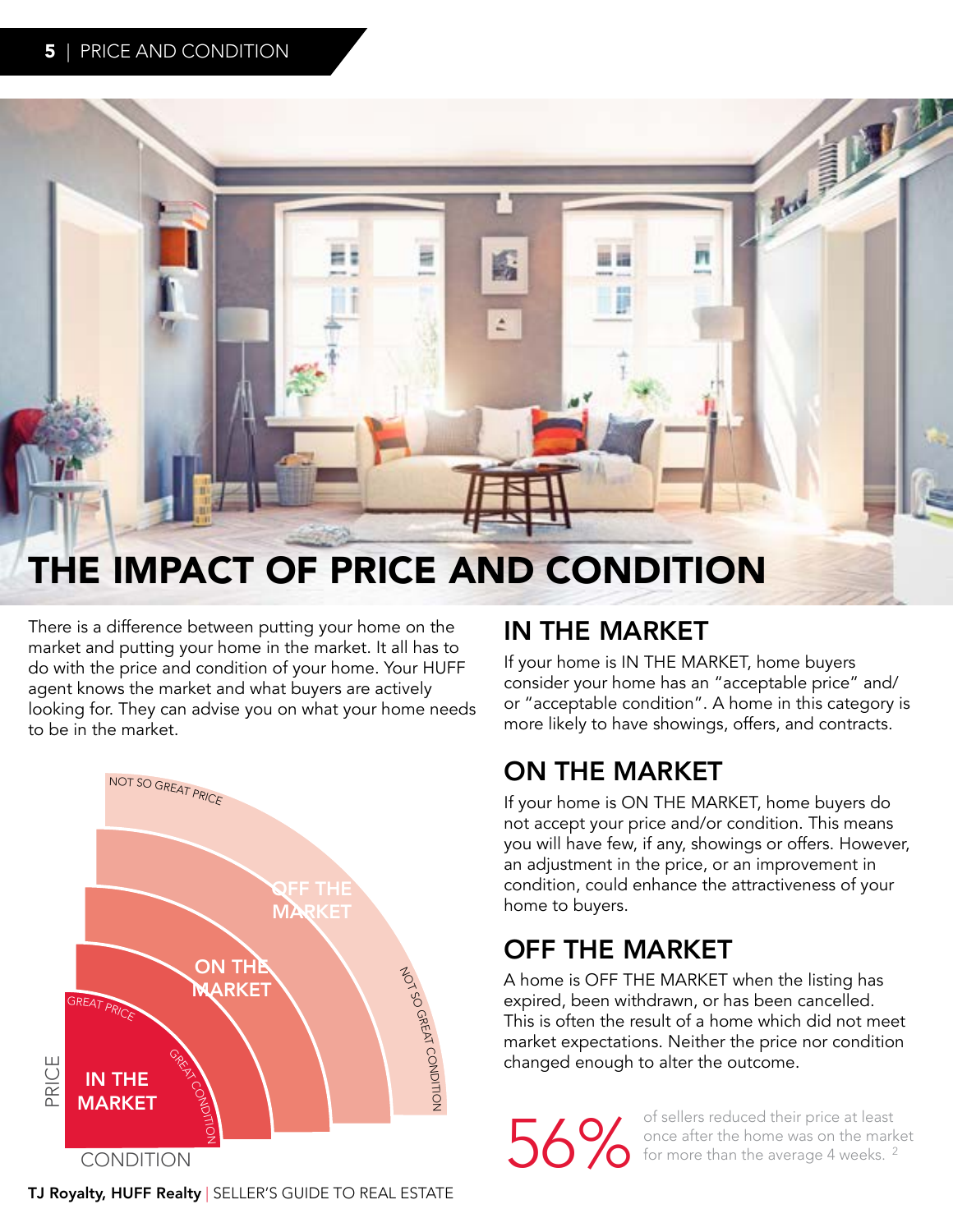# PRICE IT RIGHT

The longer a property is on the market the fewer showings it receives and the percent of the asking price decreases.

The single most important factor to consider when selling a house is the home's price tag: how much your house is worth. You don't want to overprice the house because you will lose the freshness of the home's appeal after the first two to three weeks of showings.

*"Timing is everything....* the best offers are the first *offers."*

HUFF agents have the experience, knowledge, and tools to provide you with a fair market value of your property. Among these tools your agent will generate a Comparative Market Analysis Report (CMA) to assist in targeting the current market value of your home.



*Your agent can provide the appropriate listing price for the market at the moment you're ready to list.*

> Many people think pricing their home a little over market value will leave more room for negotiation once they receive an offer. In actuality, overpricing will just discourage prospective buyers from looking at their property. A seller should price their home so that it maximizes the demand for the home. With this strategy, the seller won't be fighting with a buyer over the price, but rather multiple buyers will be fighting each other over the house.

68%

of buyers consider price as the most important factor when purchasing a home. 1

# HIT YOUR TARGET



WEEKS ON MARKET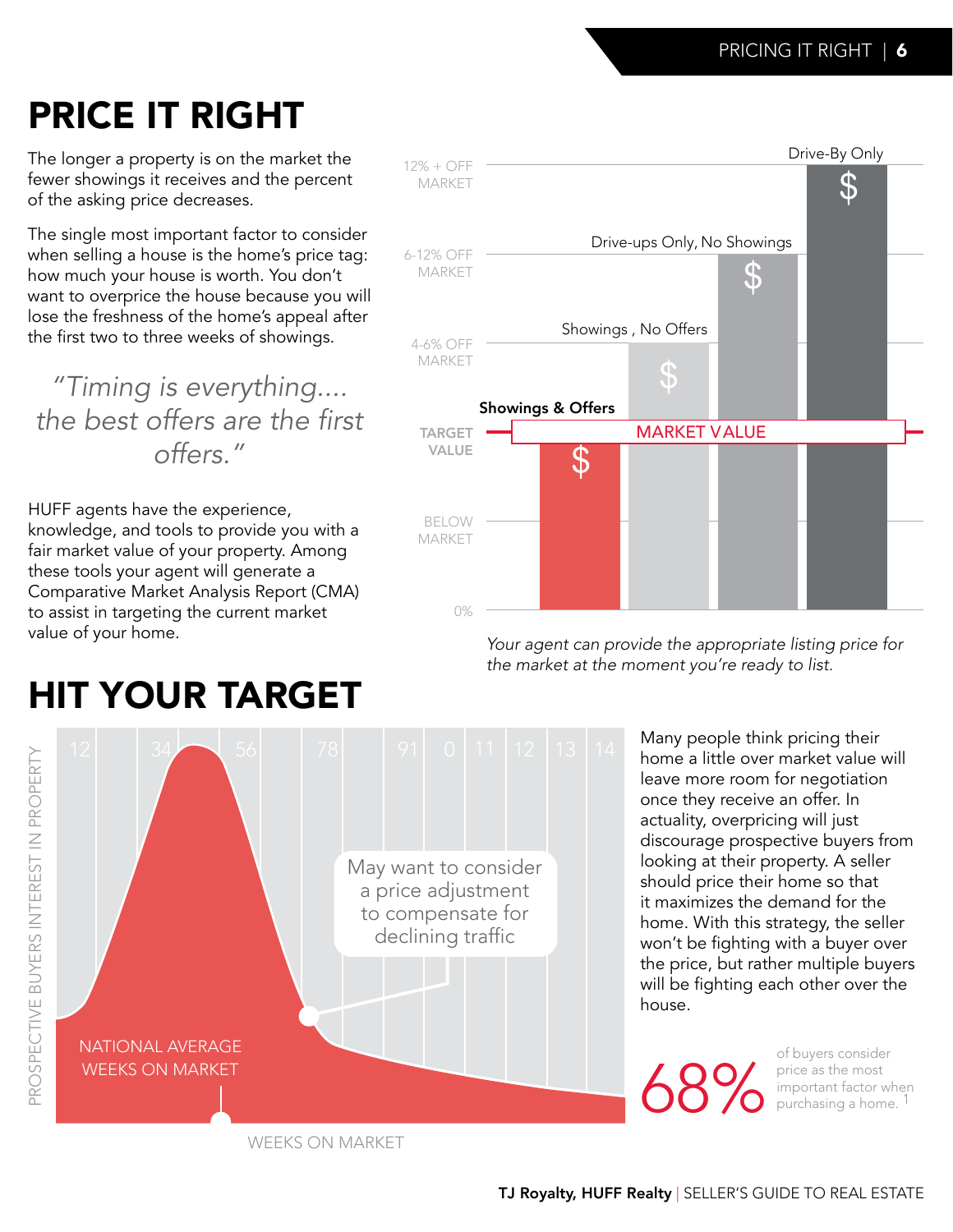# REASONS A HOME SELLS



There are a variety of reasons a house will sell. Some are out of your control, but others can be changed or modified so that your home can be sold for the best price.

## REASONS BEYOND YOUR CONTROL

## LOCATION

Some neighborhoods are more desirable than others. The better the location, the more money buyers are willing to pay. For a house to sell in any location, its listing price should reflect its location and the value of the homes surrounding it.

# MARKET CONDITIONS

The economy, interest rates, and other factors impact the condition of the real estate market.

# **COMPETITION**

High buyer demand and low housing supply makes it easier for the homes that are on the market to sell. When buyers have more to choose from, sellers have more to compete with.

## REASONS WITHIN YOUR CONTROL

## LISTING PRICE

To effectively sell your propertry fast for the most money, the listing price has to be just right. If your home is not selling or getting a lot of traffic, it could be a sign it's priced too high.

# TERMS OFFERED

Attracting buyers sometimes has more to do with the condition and price of your home. Many sellers offer incentives such as closing costs or a home warranty to help compete in the marketplace.

# **CONDITION**

The better condition your property is in, the easier it is to sell. Making repairs and staging your home will make for a more impressive presentation to buyers.

# EASE OF SHOWING

The more buyer traffic a home gets, the more likely it is to sell. Sellers need to make sure their home is available to show to buyers, sometimes even with very short notice.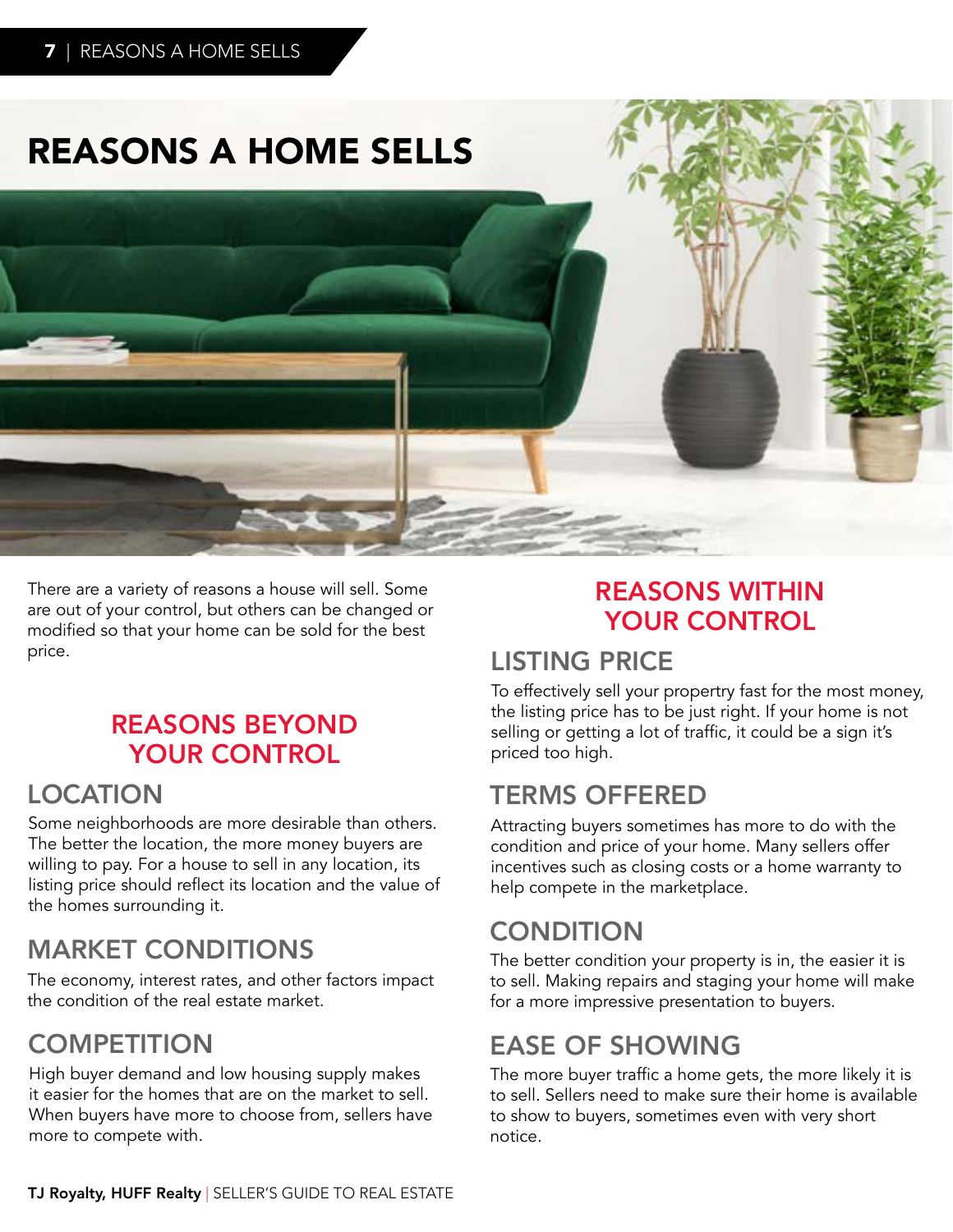# HOME STAGING EVERY SELLER SHOULD DO



To sell your home quickly, staging is a must! But you don't have to spend a fortune to get your house showcase ready. These 5 simple tips can make a huge difference to buyers and may only cost you a can of paint and some elbow grease.

# DE-CLUTTER

During a showing home buyers are there to see your house, not your stuff. A cluttered home is a red flag to buyers that storage space is lacking and distracts buyers from actually seeing the home's true space and potential. It is also important to remember that buyers are looking for a house that feels like home to them. Family pictures and other personalized items can make it difficult for buyers to picture the home as being their own.

# PURPOSE AND SPACE

When touring your home, potential buyers will be looking primarily at how they will be able to use the space and rooms. Arrange furnishings to reflect how functional a space is. To avoid buyers becoming confused by extra rooms, give each room a clear purpose. For example, place a desk and bookshelf in a room to stage it as a home office. Position furniture to make the traffic flow in a room practical and obvious.

## NEUTRAL DECOR

Keep things neutral and simple so the home will appeal to buyers whether they are male or female, a young bachelor or a retired couple. Paint the walls a soft, neutral hue and use simple bed coverings and curtains.

# CLEAN THOUROUGHLY

Whether you decide to clean yourself or hire professional help, a clean house is vital. It gives buyers the impression that the home has been well maintained and cared for.

# CURB APPEAL

Poor exterior appearance can cause a buyer to immediately become doubtful and incapable of having an open mind. Major landscaping is not always necessary, but the lawn should looked nicely manicured with a fresh mow, trimmed hedges, raked leaves, and swept porches, decks, and walkways.

26% of home sellers offered<br>a home warranty as an<br>incentive to buyers.<sup>1</sup> a home warranty as an incentive to buyers.<sup>1</sup>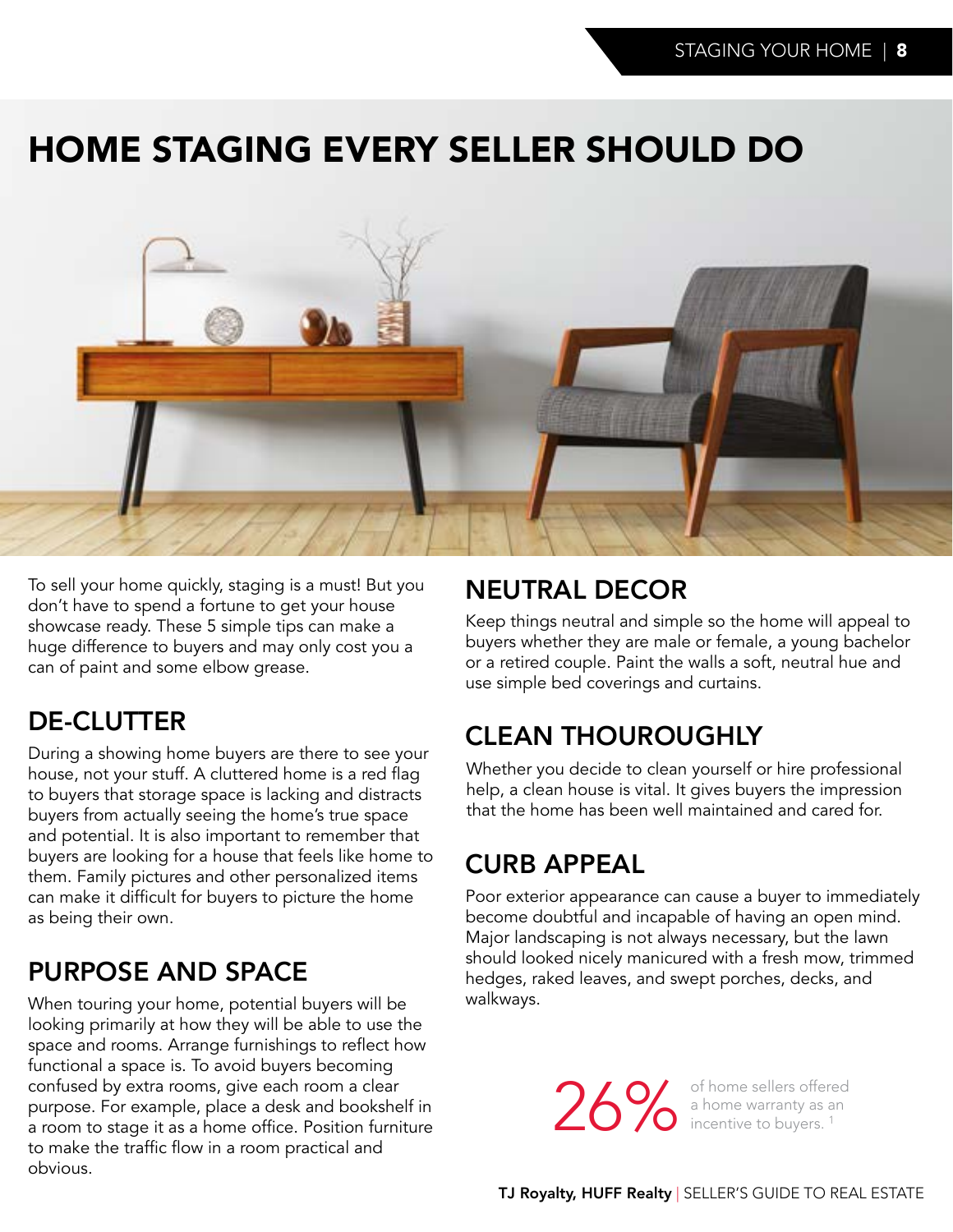



# MARKET WATCH

Register for your free HUFF Market Watch account and keep an eye on the competition and what trends are happening in your market area. View all area properties listed for sale and get automatic email alerts as soon as properties hit the market.

### MARKET STATS:

- Homes For Sale
- Average List Price
- Average Sales Price

• Sold Homes

- New On Market
- Days On Market

### CLICK HERE TO SIGN-UP FOR MARKET WATCH





# AUTOMATED VALUE

Automated valuation tools are helpful when you are feeling out the market or wanting to get some ball park figures. Automated tools are estimates usually based upon public records. Find out how much your property is worth with HUFF's AVM Tool.

If you desire a Comparative Market Analysis or CMA, then HUFF agents have the experience, knowledge, and tools to provide you with a more comprehensive estimate based upon a visit to your home where no automation estimate can go.

### FIND OUT HOW MUCH YOUR HOME IS WORTH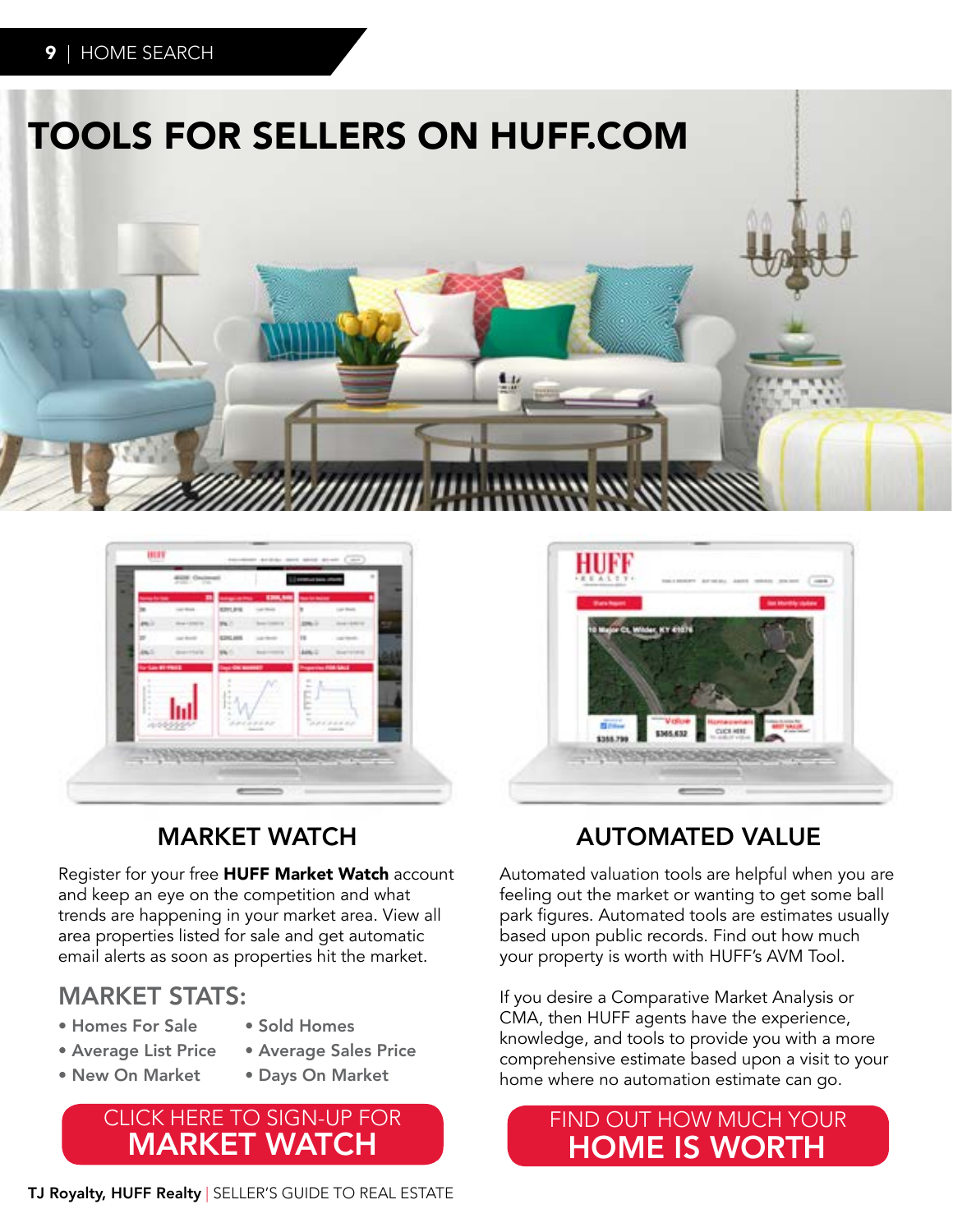# HUFF REALTY'S MARKETING NETWORK



# DIRECT MARKET EXPOSURE





Signage, open houses, brochures, direct mail, email, and more. Your HUFF Realty agent has dedicated marketing, social media, and technology teams ready to provide creative solutions that provide buyers with the information they need about your property.

*"Today's marketing goes beyond the MLS and a sign in the yard."*







**NKY MLS OH MLS IN MLS**

# LOCAL EXPOSURE

Your listing will appear on every broker's website in the Tri-State area exposing your property to every potential buyer and buyer's agent in the area.





# NATIONAL REACH

HUFF Realty has listing feed agreements with some of the largest home search websites in the country. Additionally, your listing will be distributed to over 800 other sites via our online listing network.





# GLOBAL COVERAGE

Our global affiliations allow us to position your property for maximum exposure to a network of agents, brokers, and potential buyers world-wide.



# SOCIAL MEDIA

Your HUFF agent has access to the HUFF social media team who is well versed in social media strategies that attract potential buyers to your listing.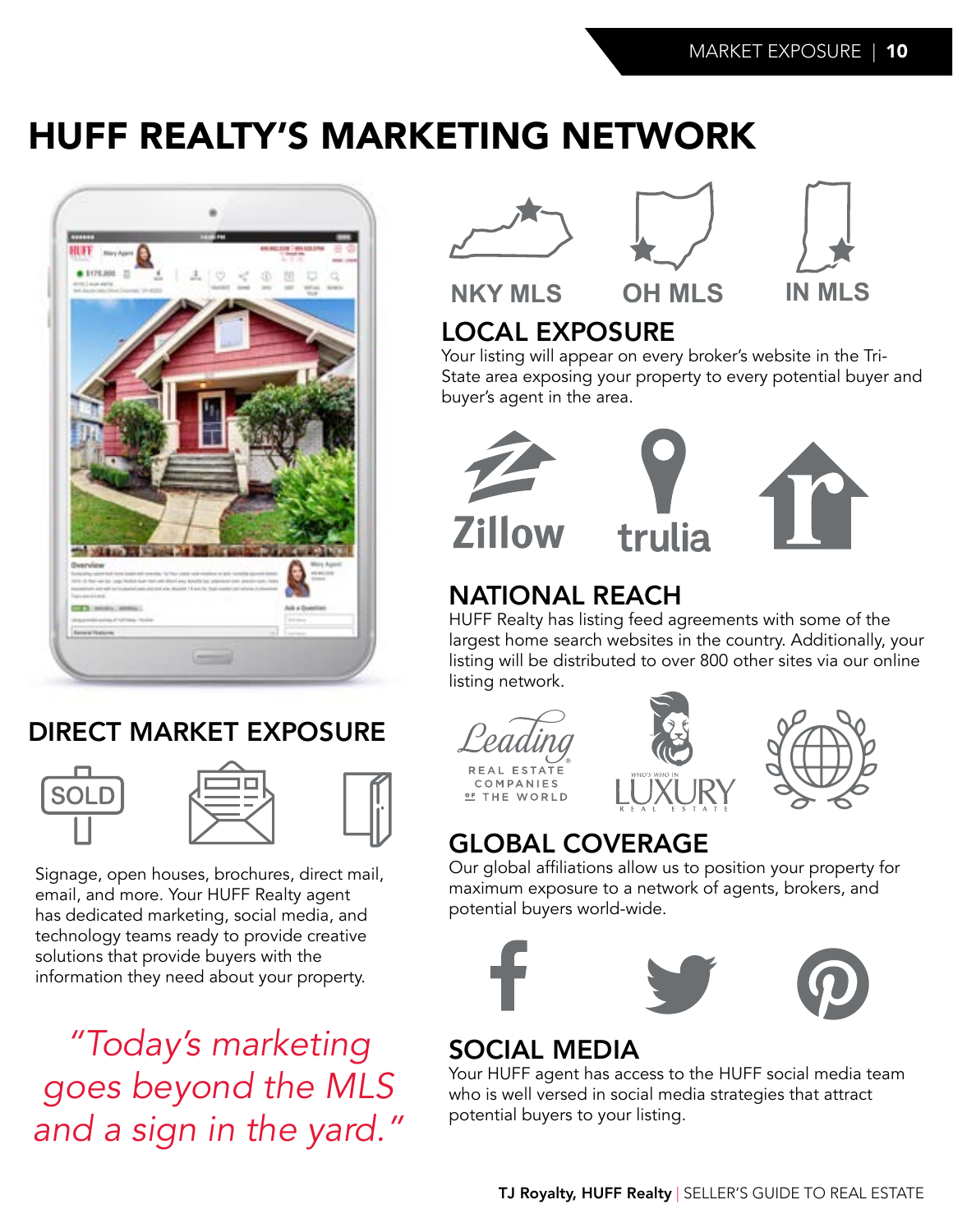# DOING IT ALONE

# FOR SALE BY OWNER

For Sale By Owner, or FSBO, is the process of selling real estate without representation by a real estate agent. The primary reason owners choose to sell on their own is to avoid paying the real estate commission in an attempt to save money. However, there are many factors to weigh when considering selling FSBO v. hiring an agent. Will I price it right? Who will prepare the documents? Do I really have the time and patience for this? Will I get in legal hot water?

*"You need to know everything that must be done to close the sale properly and legally."*

#### TJ Royalty, HUFF Realty | SELLER'S GUIDE TO REAL ESTATE

## PRICING IT WRONG

There's the risk of selling your home for a lot less than it's worth. Statistics have shown that the average FSBO home sells for about 25% less than homes sold through a Realtor.

## MARKETING

Your home will have less visibility. Only Realtors can list homes on the Multiple Listing Service, which is one of the biggest online tools real estate agents use. There's a lot more to marketing a house than putting a sign in the yard, an ad in the paper and waiting. You need to develop a clear marketing plan that will attract the largest number of buyers.

# LEGAL ISSUES

Preparing all of the legal forms, disclosures etc. is your responsibility, and if you're unfamiliar you take the risk of financial and legal liability.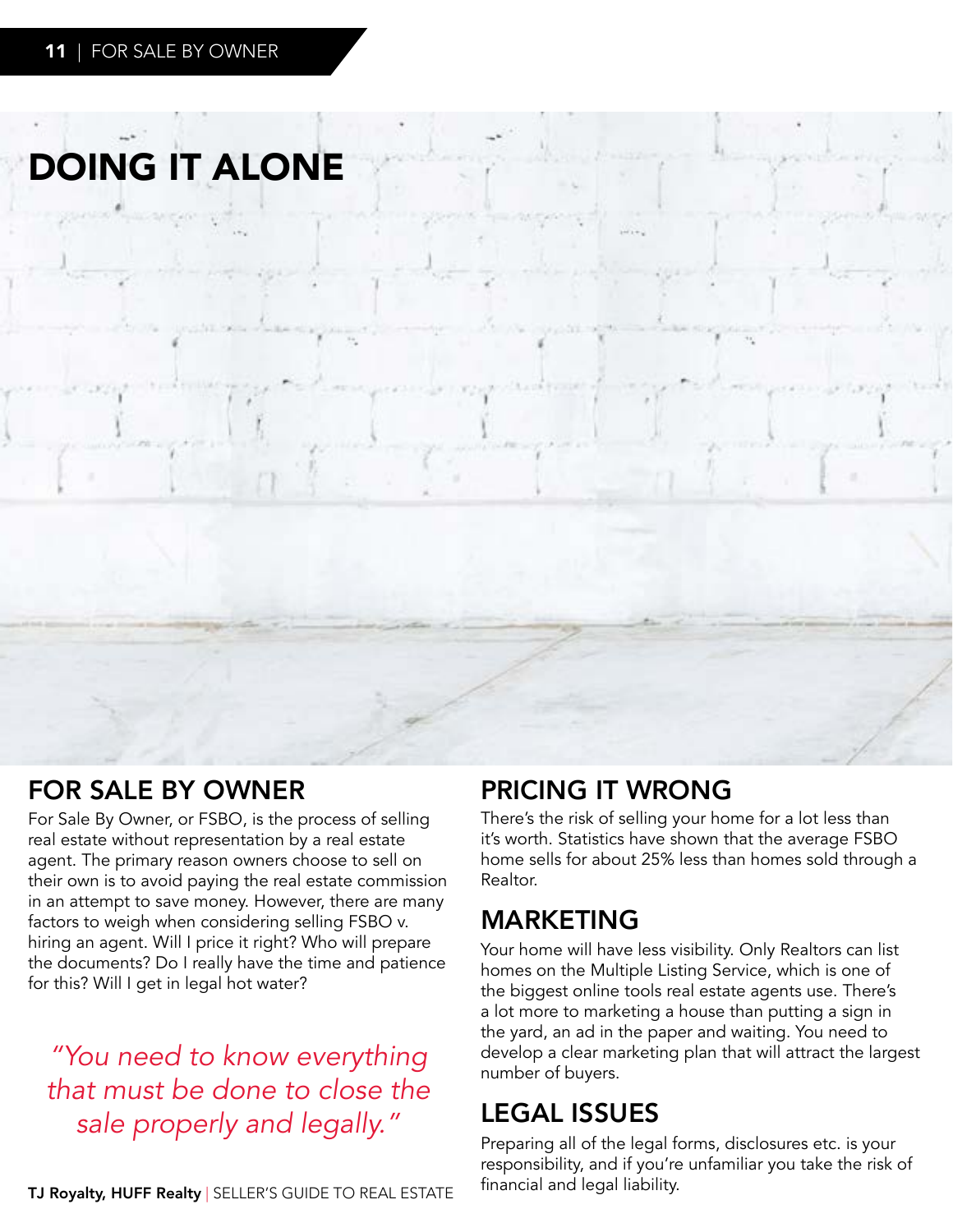

# TIME TO LEARN

*you're trying to save."* You'll have to spend a lot of time educating yourself on the process of selling a home, the current market, advertising methods, and working with potential buyers.

# LACK OF EXPERIENCE

When the FSBO sign goes up, the parade of the unqualified curiosity-seekers begins at all hours of the day and night. Window shoppers and "lookie-loos" are not serious about looking for a home but actually use it as a form of entertainment or as a hobby looking for decorating ideas.

# SAFETY

Security is a major issue when selling your home by owner. A "For-Sale-By-Owner" sign is an invitation to strangers to wander through your home. People will arrive at your home, eager for their own reasons, not all of which are honorable.

# *"Mistakes may cost you the money*

of total home sales in 2016 were<br>FSBO. This percentage has been<br>steady decline since 1981.<sup>1</sup> FSBO. This percentage has been in steady decline since 1981.<sup>1</sup>

25% less is the average a FSBO home will<br>bell for versus a home that sold with<br>the assistance of an agent or broker.<sup>1</sup> sell for versus a home that sold with the assistance of an agent or broker.<sup>1</sup>

50% of FSBO sellers knew the buyer either<br>as a friend, relative or neighbor.<sup>2</sup> as a friend, relative or neighbor.<sup>2</sup>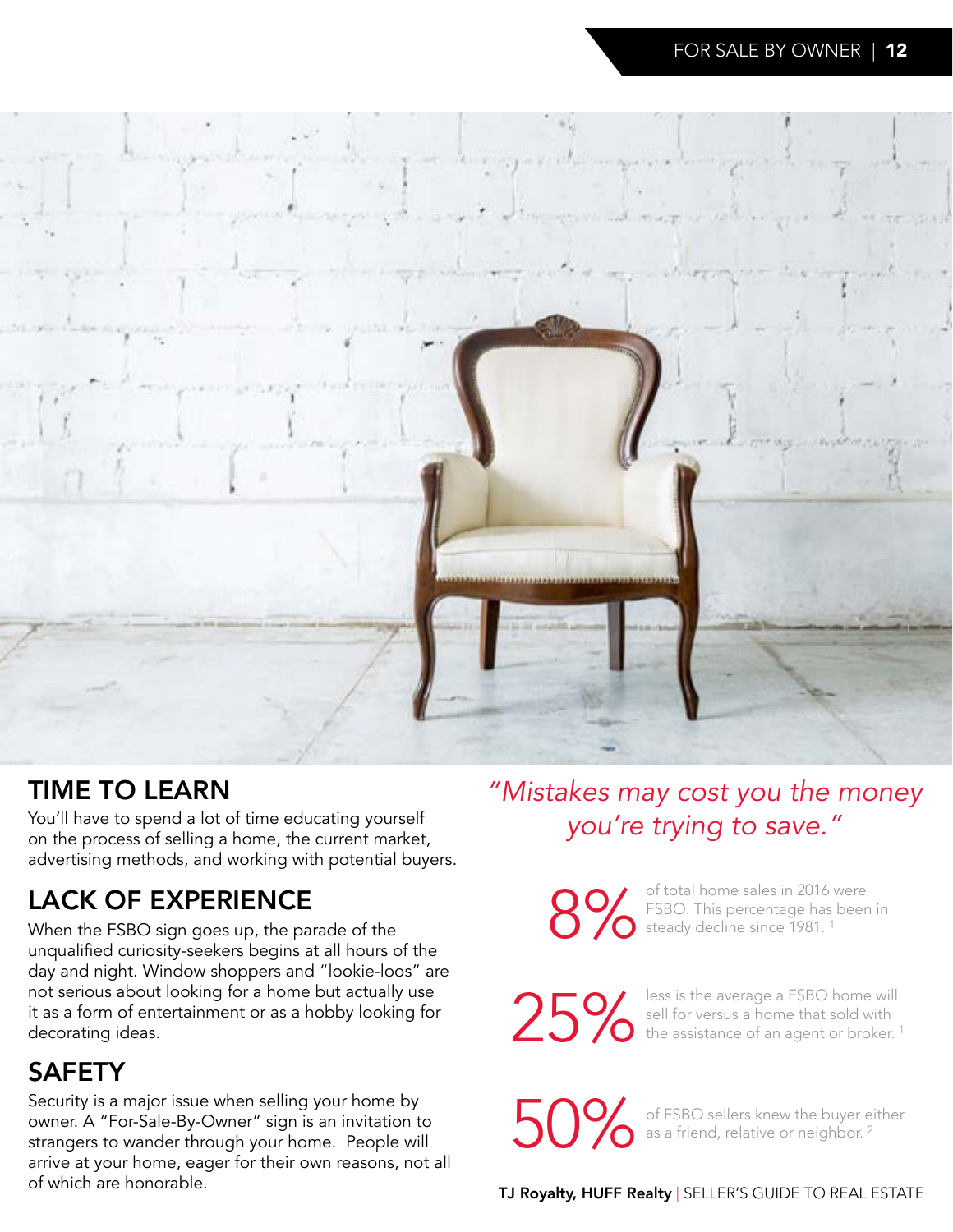# THE SELLER'S JOURNEY



### DECISIONS/PREPARATIONS MARKETING/PRICING

### MEET WITH AGENT

Our journey begins with meetings to establish rapport, wants/needs, and counseling about the selling process. You may not have sold a home in several years or this may be your first time selling and you want assurances you will be working with a trusted advisor.

### AGREE ON SELLING PLAN

Market conditions change over time. Agreeing on a selling plan involves reviewing market conditions and the tools available to test the market at the agreed price and condition of the home/property.

### STAGE HOME

Painting, freshening decor, reducing clutter, landscaping and ongoing cleanliness helps sell the home. You cannot change the location of the home. You can change the condition.

### LISTING PAPERWORK

This is where you officially partner with a Realtor and brokerage company. The listing paperwork kicks off HUFF's team of professionals to legally and officially tell the world your home is for sale.



### PHOTOS TAKEN

The first showing of your home is primarily done through internet websites. The number one item desired by buyers when viewing homes online are photos. Photos are critical to a successful journey.

### MARKET EXPOSURE

Agents are constantly looking for new homes to show their interested buyers. We make every effort to provide agents information and access to your home. Our HUFF systems help spread the word about your home to the world through traditional and technological tools.

### SHOWINGS

After agents and consumers see your home electronically, they may want to visit the home and get a much better feel for what could be their next home. We call these visits "showings".

### PRICE ADJUSTMENTS

Current market conditions determine the price buyers will want to pay. Price adjustments, usually a reduction in price, may be needed if no showings and/ or offers occur. Price adjustments are a NORMAL part of a seller's journey.



was the average time on market

was the average time on market<br>before a seller's property sold. <sup>1</sup> 89 and the seller's property sold. <sup>1</sup>

of home sellers worked with a real estate agent to sell their home.<sup>1</sup>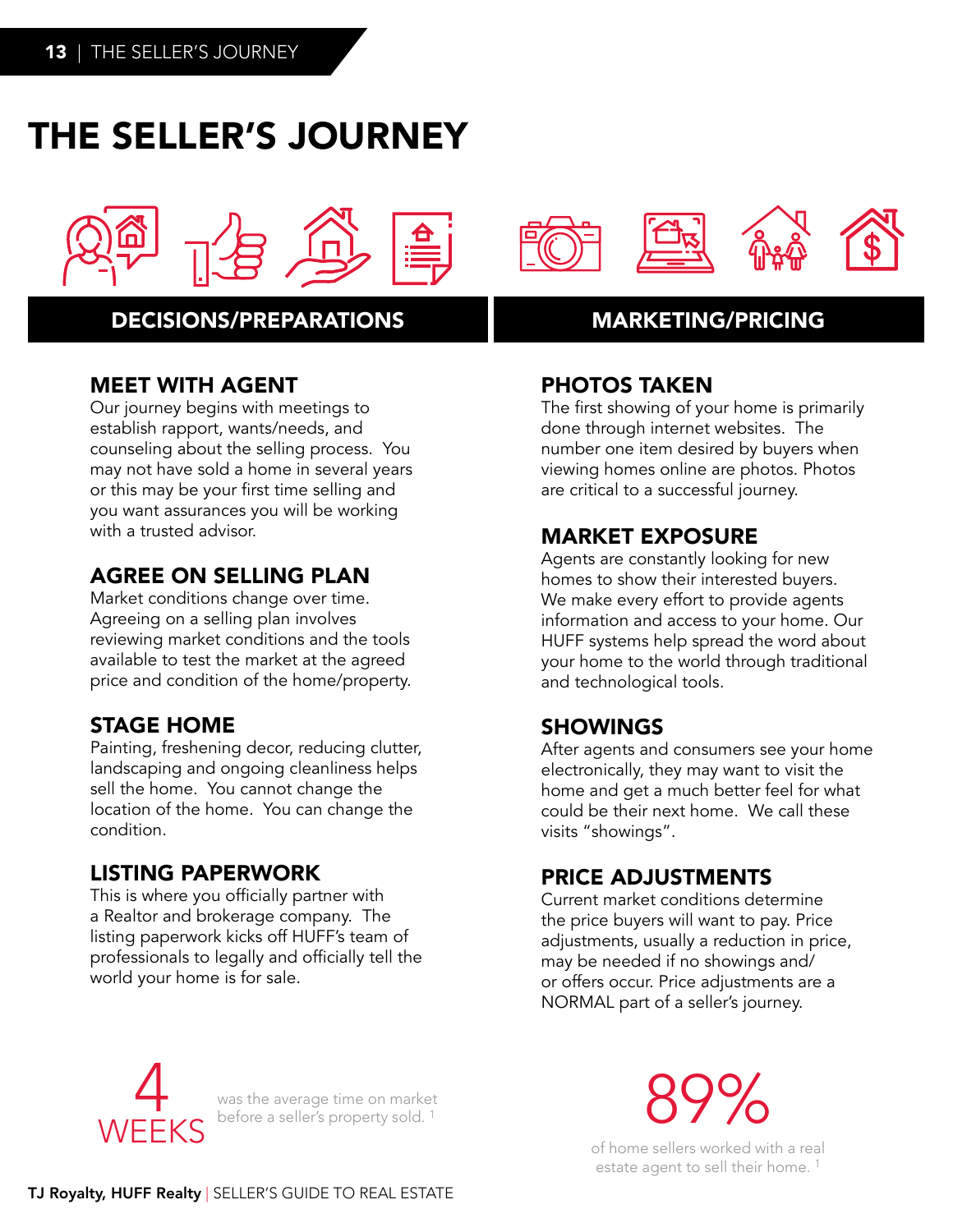

### OFFER PRESENTED

When an agent is working with a buyer and the buyer wants to place an offer on a home, the buyer's agent contacts the seller's agent. The seller's agent then contacts the home seller to present the terms and conditions of the offer.

### **NEGOTIATIONS**

Not all buyers and sellers are thinking the same when it comes to transferring legal ownership of a home. In the end, negotiations are a NORMAL part of the seller's journey.

### COUNTER OFFER

As the seller, you wait for the buyer to make the first offer. You can agree to their terms and conditions or you can counter offer with your own terms and conditions. It is FAIR and REASONABLE for both sellers and buyers to counter offer as they negotiate the terms of the sale.

### ACCEPTED OFFER

At some point in the offer/negotiation/ counter-offer process the buyer and seller agree with each other. This is called the accepted offer, which ends one phase of your seller's journey and starts the final phase.

# 36%

of home sellers offered incentives, like a home warranty, to attract home buyers.<sup>1</sup>



### INSPECTIONS

In most real estate transactions, the buyer will write in the accepted offer to have a property inspected. The inspection is to protect the buyer from hidden issues that cannot be seen with the naked eye. Inspections are a NORMAL part of the seller's journey.

#### REPAIRS

After home inspections and/or appraisal reviews, you may get requests to have repairs done with the home. It is FAIR and REASONABLE for the buyer to ask that repairs be made. It is your choice to make the repairs -- most sellers do.

### BUYER CLOSING PROCESS

You are waiting for the buyer's mortgage company, title company, appraisers, agents and lawyers to go through all the due diligence, paperwork, and final walk-thru to legally transfer the property. Further negotiations may be needed to keep your seller's journey on track.

### CLOSING

This is when you meet to sign the legal papers to transfer ownership and collect any money due at the closing.

**98%** is the average of asking price<br>home sellers received in 2016. home sellers received in 2016.<sup>1</sup>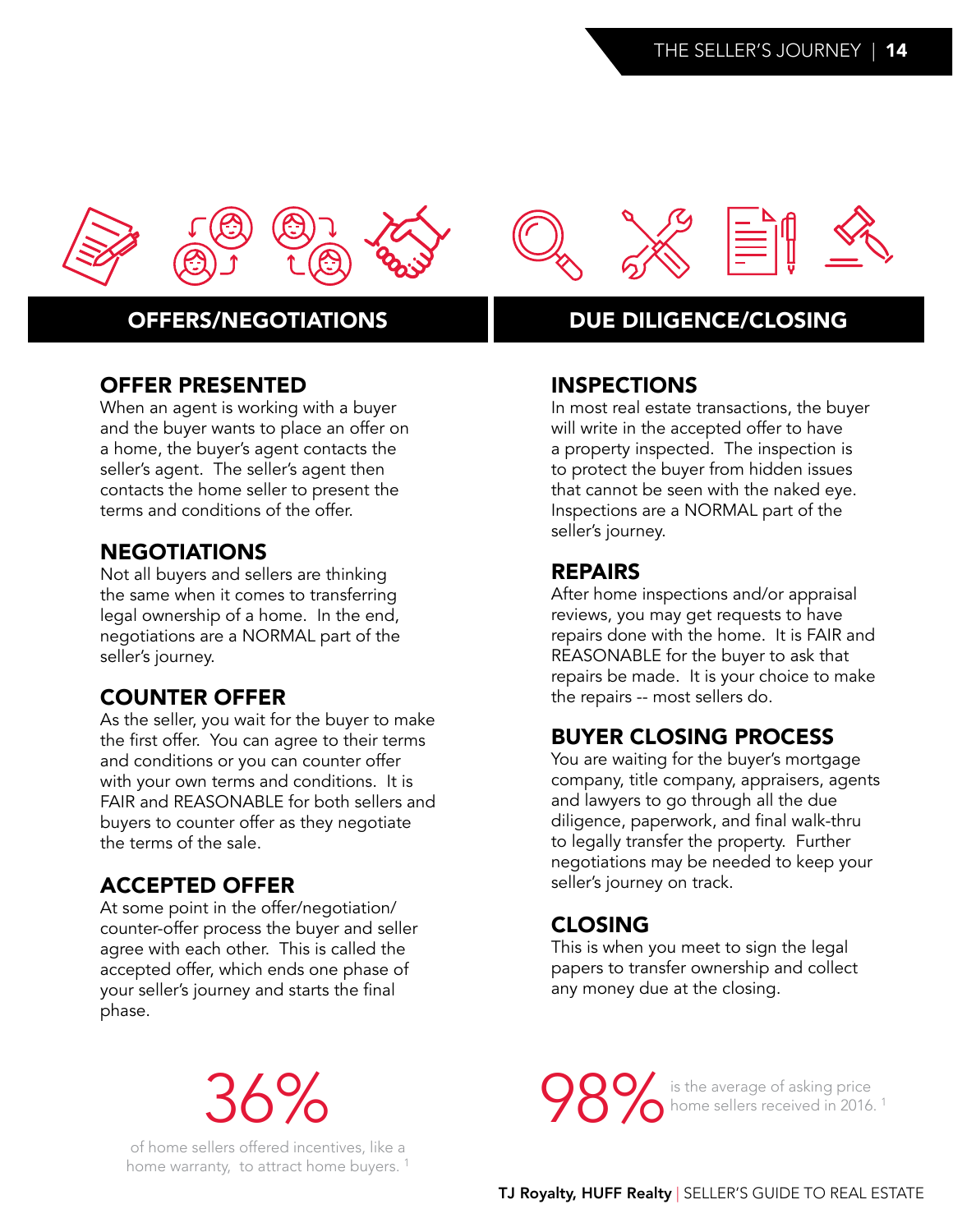

# LOCAL CONNECTIONS

Since 1975 HUFF Realty has been a respected and well known name in the Tri-State. A strong HUFF brand representing service, leadership, and integrity, combined with the resources of hundreds of local HUFF Associates enhances our ability to deliver the superior technology and comprehensive customer services that connect buyers to your listing.

HomeServices of America, INC."

### NATIONAL PRESENCE

HUFF Realty is part of HomeServices of America, a Berkshire Hathaway affiliate, the nation's second largest, full-service real estate brokerage firm. Through our operating companies we are one of the largest providers of integrated real estate services, including brokerage, mortgage, title, insurance, and global relocation.



### BERKSHIRE HATHAWAY AFFILIATE

"One of the World's Most Respected Companies."

- Barron's Magazine

Our affiliation with Berkshire Hathaway strengthens our position for our clients. We are proud to be part of one of the most respected companies in the world and proud of the contributions from our HUFF Realty associates.